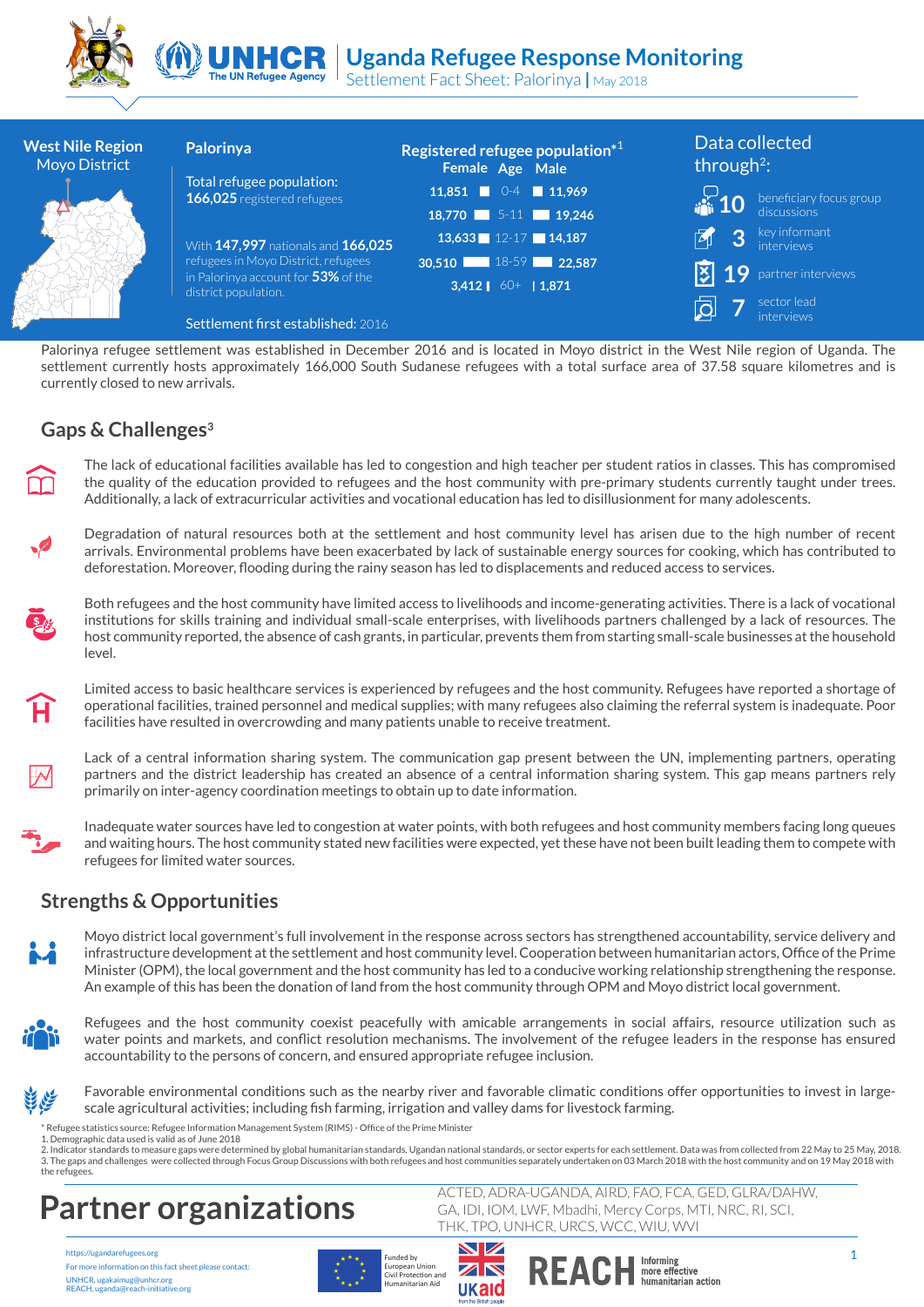

## **Uganda Refugee Response Monitoring**

Settlement Fact Sheet: Palorinya **|** May 2018



https://ugandarefugees.org For more information on this fact sheet please contact: UNHCR, ugakaimug@unhcr.org REACH, uganda@reach-initiative.org

Funded by<br>European Union<br>Civil Protection and<br>Humanitarian Aid

7. The gap of secondary enrolment could not be calculated here as children above the age of 17 are also enroled in secondary education.

**W**  ${\bf Z}$   $\bf N$ ukaid

Informing<br>more effective<br>humanitarian action